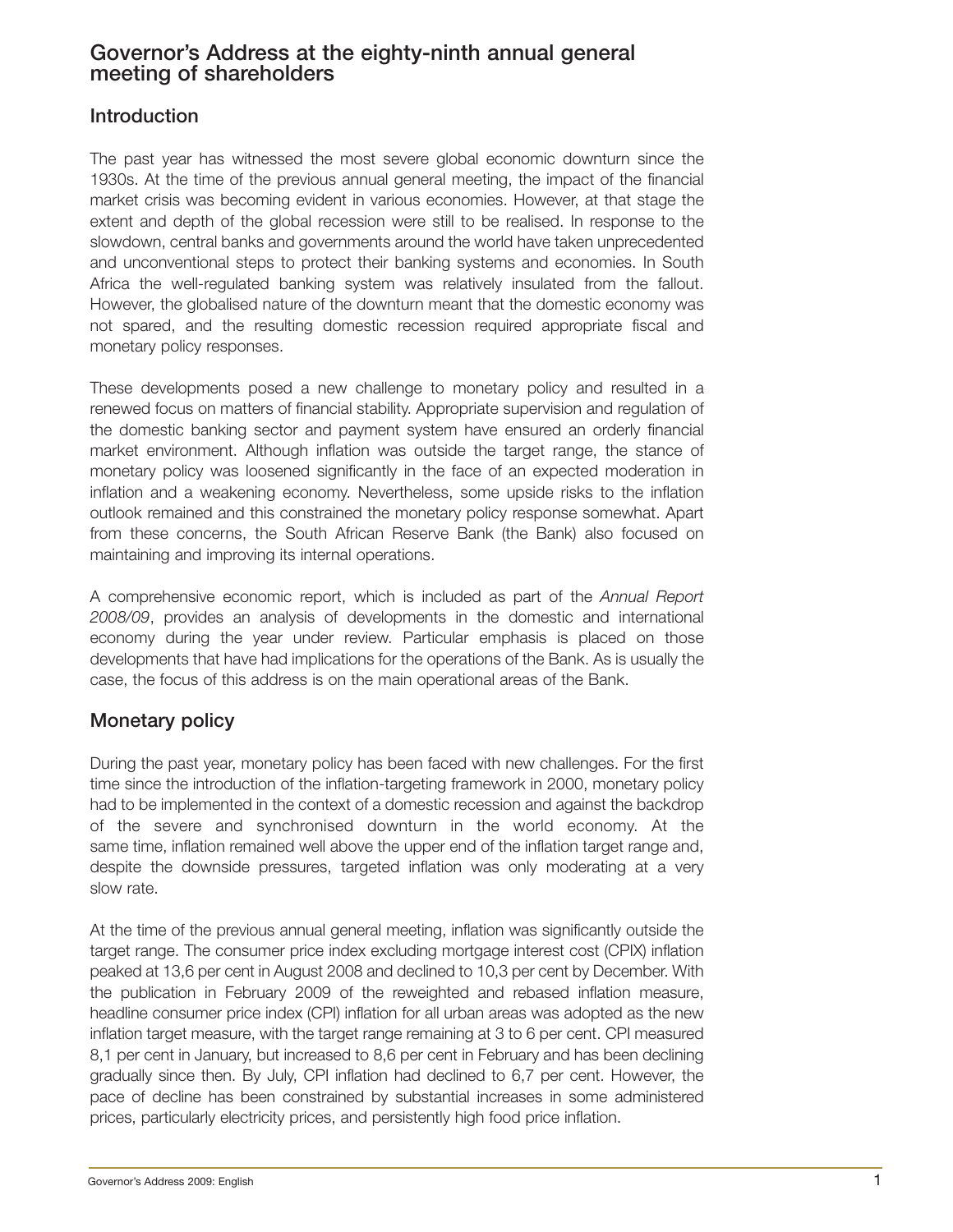As a result of the global turmoil, the outlook for inflation was subject to greater risk and uncertainty than usual, and this complicated monetary policy decision-making. Furthermore, the assessment of risks changed significantly in the course of the year in line with the reversal in the trends of a number of factors impacting on inflation.

The international oil price had been one of the main sources of upside risk to the inflation outlook during 2008. However, in response to the global downturn, the price of North Sea Brent crude oil declined from levels of around US\$146 per barrel in August 2008 to around US\$34 in December. Domestic petrol prices followed suit and declined from R10,70 per litre in July 2008 to R6,01 per litre in January 2009. However, as global growth prospects improved, the oil price has recently increased to around US\$70 per barrel. Nevertheless, as a result of exchange rate developments, the domestic petrol price is still lower than the levels that prevailed in 2008 and has contributed to downward pressure on inflation during the year to date.

The behaviour of the rand exchange rate during the past year has reflected the volatile global environment. In the early stage of the unfolding crisis, the rand came under pressure, along with the currencies of most other emerging-market economies. In November the rand had depreciated to around R11,85 against the US dollar, and at the December meeting of the Monetary Policy Committee (MPC), the exchange rate was identified as the single biggest upside risk to the inflation outlook. However, as risk aversion abated, the rand recovered somewhat over the subsequent months and the risk to the inflation outlook from this source was reduced significantly. The rand has recently been at levels close to those prevailing in the first half of 2008.

Global developments also reduced the risk to the inflation outlook. The synchronised global recession and generally lower commodity prices meant that the threat to world inflation had dissipated substantially. While there are concerns about the possible inflationary consequences of the accommodating monetary policy stance in a number of advanced economies, global inflation is expected to remain contained at low levels.

The widening domestic output gap during the past period also posed a downside risk to the inflation outlook. After a number of years of growth of around 5 per cent, the economy began to slow to rates below potential output growth. The economy grew at an annualised rate of 0,2 per cent in the third quarter of 2008, but the full impact of the slowing world economy on the domestic economy became more evident in subsequent quarters. In the final quarter of 2008 a contraction of 1,8 per cent was recorded. In the first two quarters of 2009 the economy contracted at annualised rates of 6,4 per cent and 3,0 per cent respectively.

Final consumption expenditure by households has been contracting since the third quarter of 2008. The weaker domestic demand was a result of declining real disposable incomes and employment, and negative wealth effects as a consequence of the significant decline in equity and house prices. The negative trend in consumption expenditure was reinforced by a significant deceleration in the growth of credit extension to the private sector. This was in response to both lower demand for, and restricted supply of, credit as banks applied stricter lending criteria in view of the increasing number of impaired loans.

Despite these factors that were generally conducive to a decline in the inflation rate, there were other pressures and risks to the upside. Administered prices continued to exert upward pressure on inflation. The biggest thrust came from the electricity price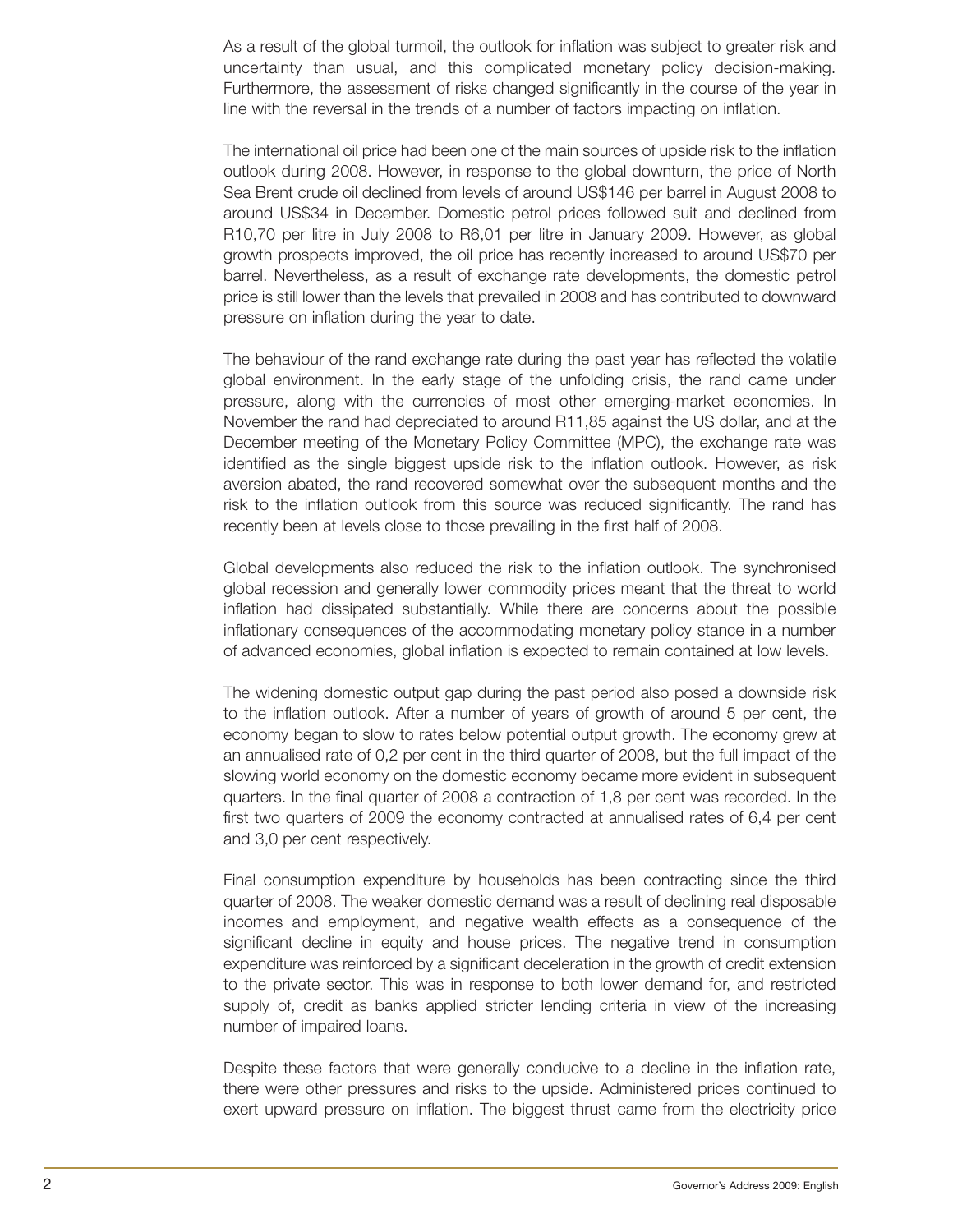increase of 27,5 per cent granted to Eskom in 2008, followed by a further increase of 31,3 per cent announced in June 2009. Wage settlements in excess of inflation have also posed a threat to the inflation outlook. These settlements partly reflected the deterioration of inflation expectations over the period.

Food price inflation was the main contributor to overall inflation over the past year. This was despite significant declines in the prices of agricultural commodities, which were reflected at the producer price level with respect to both agricultural products and manufactured food. Nevertheless, food price inflation at the consumer price level has remained stubbornly high. However, there have been recent indications that the pace of moderation in food price inflation may be accelerating.

In response to the downward trend in actual and forecast inflation, the monetary policy stance has been eased progressively by a cumulative 500 basis points since December 2008. The repurchase rate was reduced by 50 basis points at the December 2008 meeting of the MPC and by a further 100 basis points at each of the four subsequent meetings. At the June 2009 meeting the monetary policy stance remained unchanged, but at the August meeting the repurchase rate was reduced by a further 50 basis points as the committee assessed that the risks to the inflation outcome had tilted further to the downside.

The easing in monetary policy was applied despite the fact that inflation was still outside the inflation target range. However, in a forward-looking monetary policy framework the MPC focuses on the expected path of inflation. Although subject to a high degree of variability and uncertainty, the inflation forecast during this past period has consistently indicated that inflation was expected to return to within the inflation target range over a reasonable time horizon. The MPC continued to apply monetary policy within a flexible inflation-targeting framework, cognisant of the economic downturn. Nevertheless, price stability remains the ultimate objective of monetary policy and the Bank remains committed to achieving the target over a reasonable time frame.

## **Money-market operations**

In response to the consequences of the global financial market crisis, many central banks injected large amounts of liquidity into their money markets. However, domestic markets remained characterised by excess liquidity conditions and, therefore, no additional liquidity had to be provided to domestic banking institutions. In order to drain the excess liquidity, the Bank issued South African Reserve Bank (SARB) debentures and conducted reverse repurchase transactions. Liquidity was also drained from the money market through increases in the balances of the accounts held at the Bank by banks and the public sector, and increases in notes and coin in circulation. In the year to the end of August 2009 these factors were jointly responsible for draining a total amount of approximately R6,9 billion from the money market. The excess liquidity is partly associated with the increase in foreign-exchange reserves over the past years.

## **Foreign-exchange reserves**

The pace of accumulating foreign-exchange reserves by the Bank declined considerably as a result of the turmoil in the international financial markets. At the end of August 2009 the official gross gold and foreign-exchange reserves amounted to US\$38,0 billion and the international liquidity position amounted to US\$36,9 billion. The Bank will continue with its strategy of accumulating reserves when market conditions are favourable.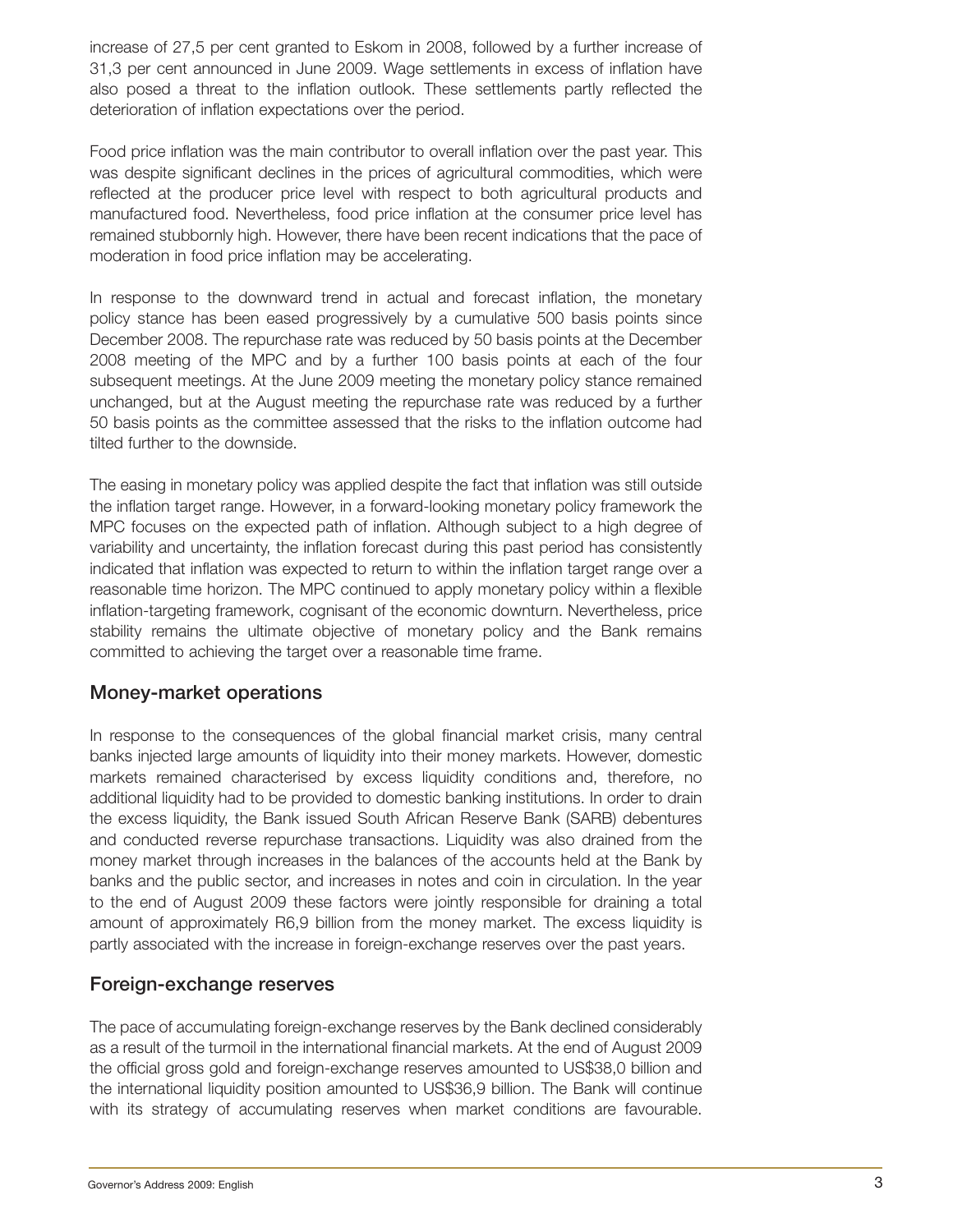However, further accumulation is expected to be constrained by the volatility in the foreign-exchange markets, the level of global risk aversion and the cost of sterilisation.

Managing the foreign-exchange reserves poses considerable challenges, particularly in the current uncertain global financial market conditions. As capital preservation represents one of the main pillars of the reserves management policy of the Bank, various steps have been taken to protect South Africa's reserves from the instability and volatility experienced in these markets. Accordingly, counterparty risks, exposure to specific asset classes and the overall duration of the reserves portfolio were reduced, and the Bank's conservative investment guidelines were tightened further. However, the demise of Lehman Brothers, in particular, gave rise to a series of downgrades in the credit ratings of financial institutions and investment instruments, which resulted in mark-to-market declines or unrealised losses in the value of some of the instruments on the balance sheet of the Bank.

A comprehensive review of the external fund management programme was conducted during the year under review. The mandates of three of the existing fund managers will be renewed and three new managers will be appointed in September 2009, bringing the total number of external fund managers to six.

### **Currency distribution**

Currency counterfeiting generally remains a risk to the Bank and the economy. Continuous efforts are being made to combat counterfeiting and to ensure the integrity of currency in circulation. The Bank has initiated a process for the introduction of a new series of banknotes and coin with new themes and improved security features. It is envisaged that the new currency series will be launched by mid-2013.

#### **The national payment system**

The Bank, in conjunction with the settlement banks, has been concentrating on the development and implementation of a national payment system information database, and a review of the real-time gross settlement (RTGS) network infrastructure and associated applications. A review of the current RTGS system – the South African Multiple Option Settlement (SAMOS) – indicated that the system was of a world-class standard. Potential enhancements to the SAMOS infrastructure and applications are due to be made in consultation with stakeholders during 2009.

Although volumes and values of payment transactions increased substantially during the financial market volatility in September and October 2008, the operations and liquidity provision of the settlement system and associated foreign-exchange Continuous Linked Settlement (CLS) system performed well and without disruptions. In October 2008 the SAMOS system settled a record aggregate value of R8,5 trillion.

The Bank continued its role as part of the CLS system oversight group chaired by the Federal Reserve Bank of New York. During the year the Bank and other participating central banks signed a CLS oversight protocol arrangement. CLS oversight arrangements and processes were thoroughly and successfully tested during the financial market crisis in September and October 2008.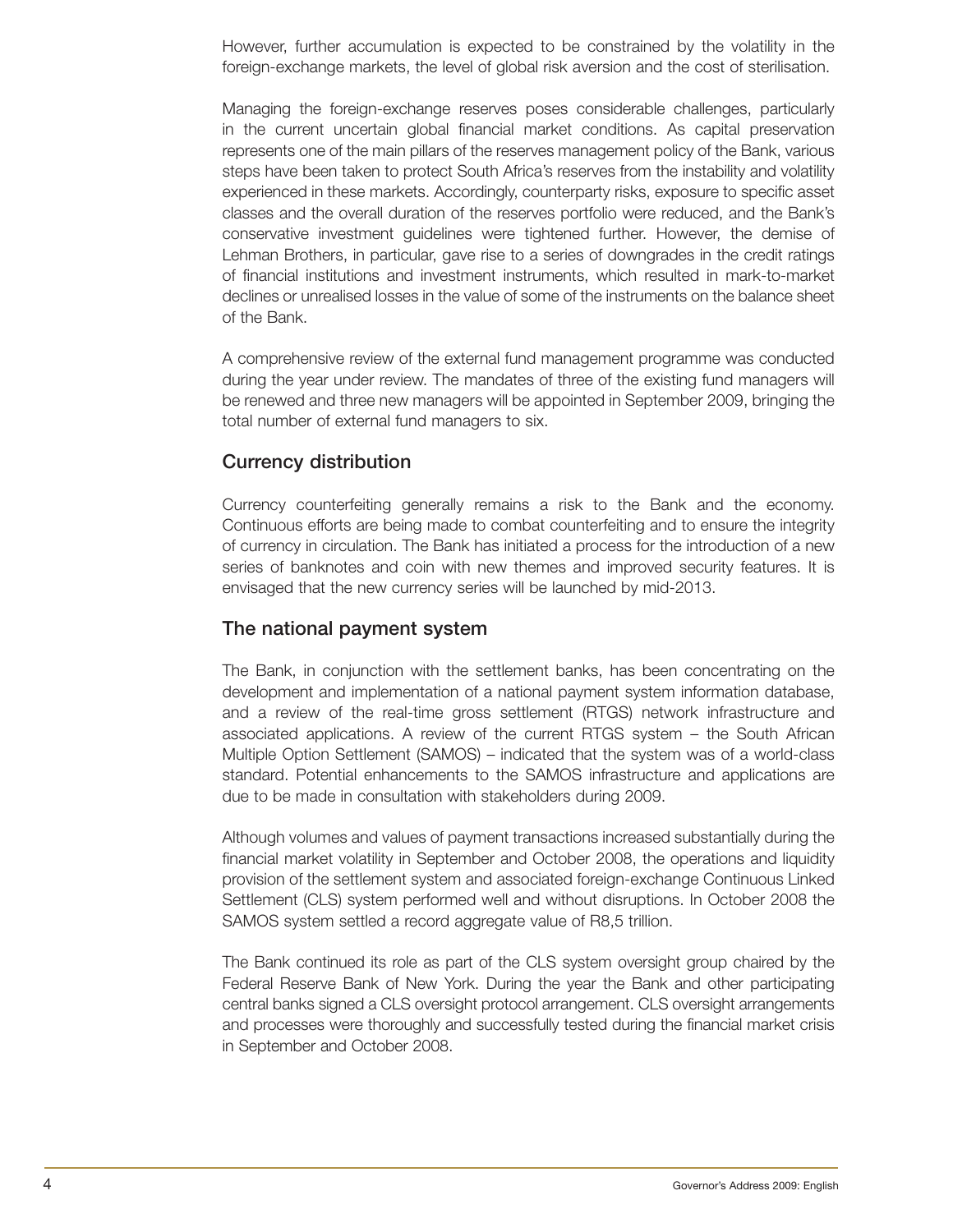# **Financial stability**

Financial stability is of vital interest to central banks and, with the evolution of the global financial crisis, renewed attention has been paid to financial stability policy responses. Some central banks have responded by adopting more explicit and broader mandates for financial stability. The crisis also highlighted the need for macroprudential analysis of the financial system as a whole in order to identify and mitigate systemic risks. The Bank continually seeks to identify inherent weaknesses in the financial system and monitors risks that may result in financial system disturbances.

Financial institutions and markets in South Africa were spared the worst of the direct effects of the global financial crisis as they were largely shielded by their limited exposure to risky foreign assets and liabilities. Developments in the domestic financial infrastructure and regulatory environment that are likely to strengthen the resilience of the financial system include new legislative developments to improve competition, consumer protection and corporate governance.

## **Bank regulation and supervision**

As part of its bank supervision function, the Bank maintained its focus on promoting the soundness of the domestic banking system through the effective and efficient application of international regulatory and supervisory standards. The implementation of Basel II on 1 January 2008 and the application of the Core Principles for Effective Banking Supervision issued by the Basel Committee on Banking Supervision remain the cornerstones of the Bank's regulatory and supervisory framework.

The Bank continued to refine its Basel II-revised regulatory and supervisory approach during 2008 and 2009 by attending, *inter alia*, to the Internal Capital Adequacy Assessment Processes implemented by banks; thematic reviews of credit, market and operational risk; and the processing of applications by banks to use the advanced approaches to calculate their minimum capital requirements in respect of credit and operational risk. In line with international developments, the Bank held discussions with the banking industry on the stress-testing frameworks it implemented. In addition, the Bank continued to develop its own internal stresstesting expertise and methodology to facilitate the effective monitoring of the stresstesting frameworks of banks.

The secondary effects of the international financial market turmoil, combined with cyclical economic developments in South Africa, worsened the operating environment of the banking sector during 2008 and the first half of 2009, with a significant decline in the rate of growth in loans and advances. Furthermore, increasing pressure on consumers continues to be clearly evident in the marked increase in impaired advances and rising credit impairments, which impact negatively on the earnings of banks. However, the South African banking system remains stable and banks are adequately capitalised.

In response to the international financial market turmoil, the Bank commissioned an independent review of all securitisation schemes in which domestic banks were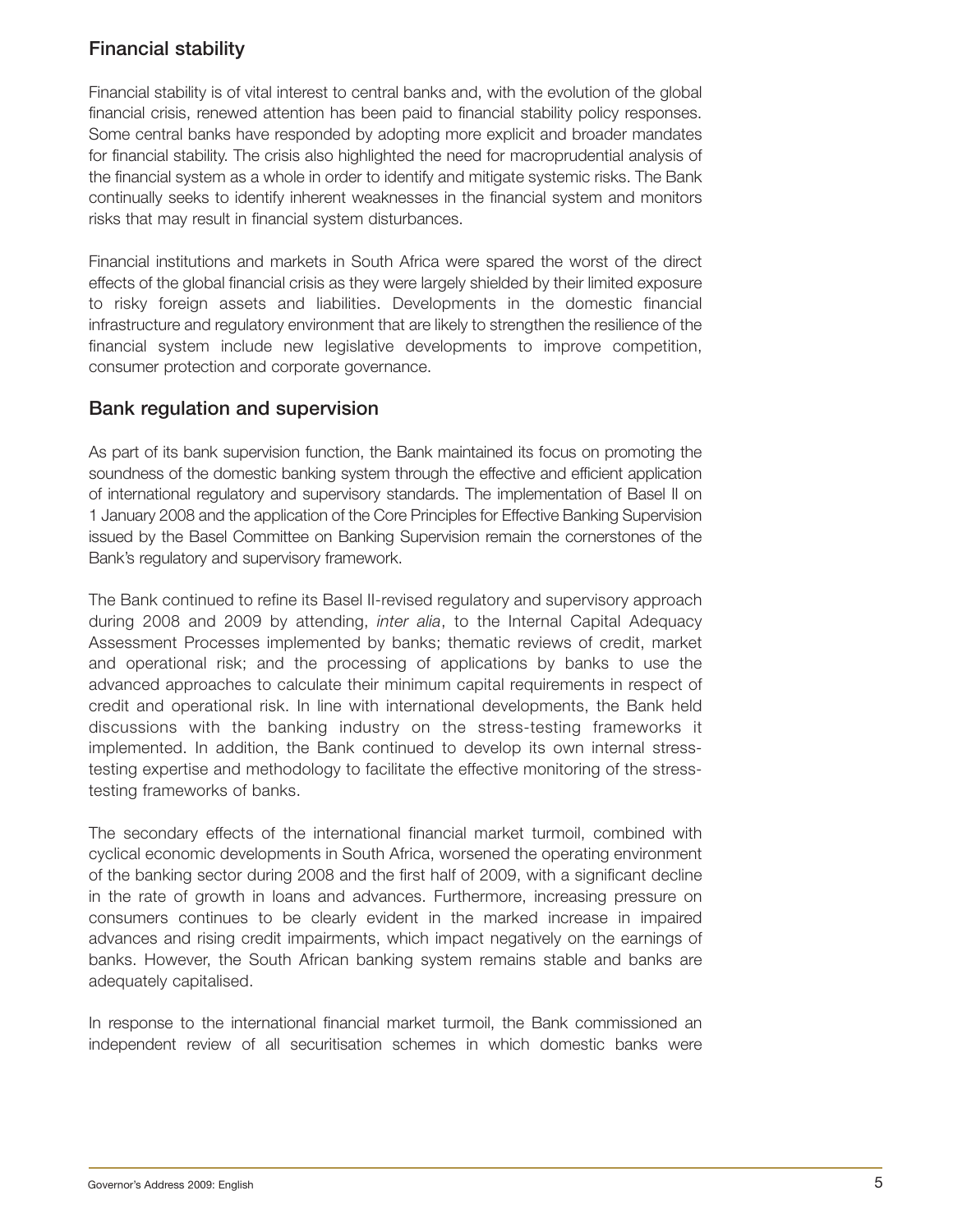participating in order to determine whether such schemes were being managed prudently. Although no material issues were identified, the recommendations in the final report will be used as the basis for further consultation with the banking industry and for possible legislative and/or regulatory framework amendments in future.

### **International co-operation**

The Bank addresses itself to regional and continental programmes that promote future regional integration. The Bank hosts the Secretariat of the Committee of Central Bank Governors (CCBG) in the Southern African Development Community (SADC) and supports the implementation of CCBG projects. The SADC Finance and Investment Protocol (FIP) was ratified by the South African Parliament in 2008 and work has begun in the various committees. Of note is the completion of the drafting of the proposed SADC central bank model law, which will pave the way for the harmonisation of the legal and regulatory frameworks of SADC central banks.

The Bank plays a leading role in the SADC payment system project. During the past year the focus has been on the efficiency of electronic settlement systems and the collection of payment system statistics. Further work is being done on the interlinking of payment systems on a regional basis and the efficiency of remittance payment systems in the region.

The Bank participated in several initiatives to strengthen financial systems in SADC. The Bank hosted or organised a number of regional workshops and conferences for SADC central banks in conjunction with international training institutions. These institutions included the International Monetary Fund Institute, the Bank for International Settlements (BIS) and the Toronto Centre.

Participation in multilateral forums such as the Group of 20 (G-20) and the Financial Stability Board increased in the wake of the global financial and economic crisis. South Africa, as an active member of the G-20, contributed to the formulation of the co-ordinated G-20 response to the global financial crisis. The Bank also continues to foster relations with the BIS, and participates in a number of BIS committees and forums, including the Basel Committee on Banking Supervision.

## **Internal administration**

The *Annual Report 2008/09* of the Bank was distributed to shareholders before this meeting. The total assets of the Bank show an increase from R300 billion at the end of March 2008 to R344 billion at the end of March 2009. The Bank was not unaffected by the turmoil in the world's financial markets. Low yields on prime investments and the collapse in prices of many traded financial instruments caused a decline in net income after tax from R2,5 billion in the previous financial year to R0,9 billion in the 2008/09 financial year.

Operational expenditure is budgeted to increase by 22 per cent in the current financial year. This increase is due to an increase of 42 per cent in the production cost of currency; stock building of currency for the 2010 FIFA World Cup tournament; delivery of back orders of currency in respect of the previous financial year; and significant repairs and maintenance to Bank premises.

The four subsidiary companies of the Bank, namely the South African Mint Company, the South African Bank Note Company, the South African Reserve Bank Captive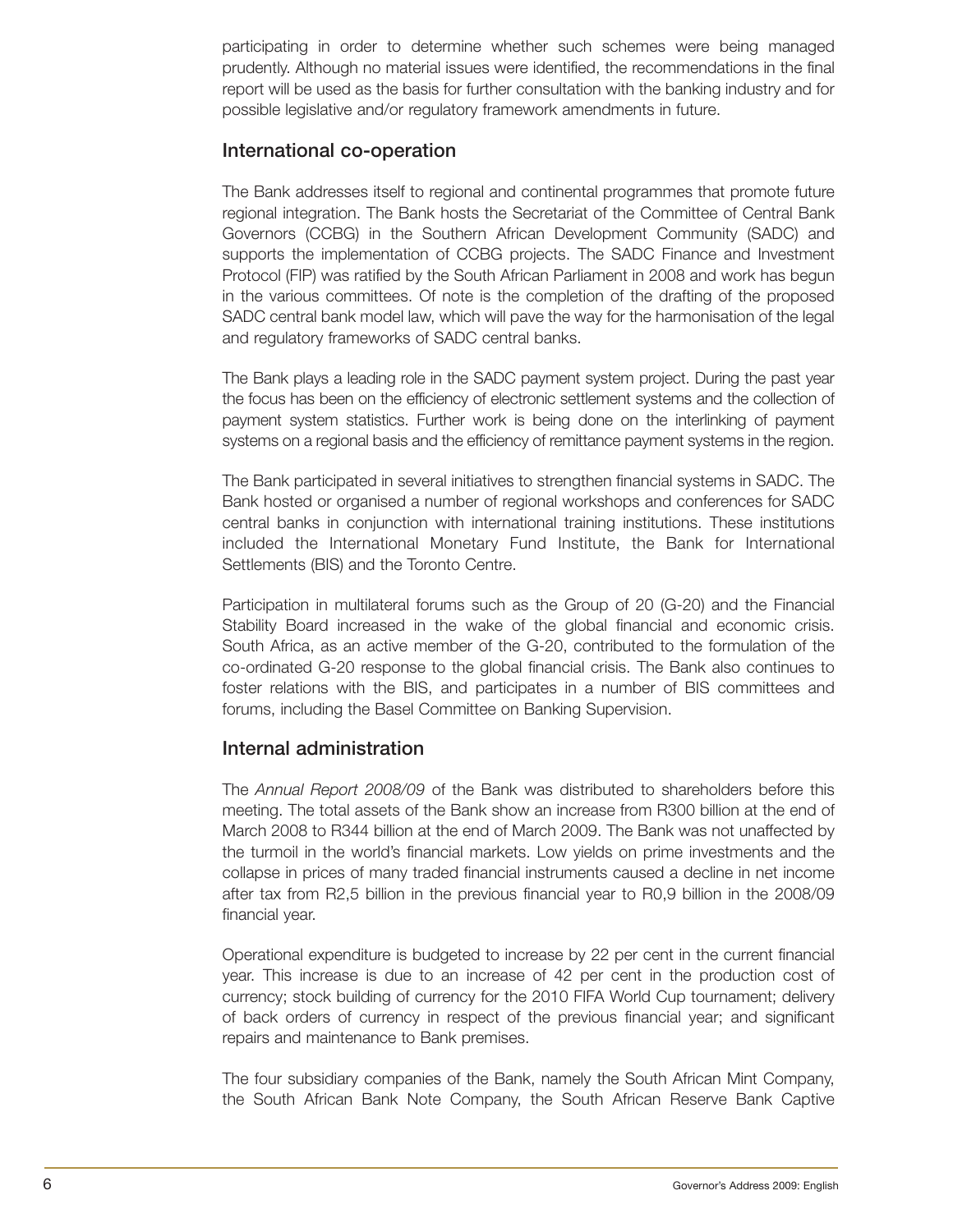Insurance Company and the Corporation for Public Deposits, achieved their objectives during the financial year. After a review of reports by their boards of directors, and internal and external auditors, the Bank is satisfied that the subsidiaries have continued to be managed in accordance with their objectives and best corporate governance practice. The results of the subsidiaries are reported on a consolidated basis with those of the Bank in the financial statements in the *Annual Report 2008/09*.

The shares of the Bank continued to trade through the over-the-counter trading facility. During the 2008/09 financial year, 40 transactions were concluded, representing 57 980 shares.

The permanent staff complement of the Bank increased by 34 in the year and totalled 1 930 at the end of the financial year. The overall staff turnover for the period was 6,2 per cent; slightly lower than in the previous year. In terms of overall employment equity, the percentage of black employees has increased by 2 percentage points to 60 per cent, compared with a target of 50 per cent for 2009. At management level an increase of 2 percentage points was also achieved. While the Bank has made advances with regard to gender representation generally, female representation at the more senior levels remains a priority area.

The Bank consulted widely on employment equity, resulting in the implementation of a programme to educate and sensitise employees about disability issues. The Bank completed its disability verification process in which employees were given the opportunity to declare their disability status voluntarily.

Performance management had previously been identified as the only remaining barrier to employment equity in the Bank. A task team investigated the Bank's performance management system and made recommendations for improvement. The revised system is being implemented.

As part of the Bank's HIV/AIDS programme, almost 70 employees were trained to serve as peer counsellors. The programme is an ongoing initiative, and the next phase will address voluntary counselling and testing.

The Bank continues to emphasise training and development. In the period under review the Bank received R2,4 million in the form of mandatory grants for complying with the reporting regulations of the Skills Development Act, 1998 (Act No. 97 of 1998). Seven students have completed learnerships and have all been appointed to permanent positions in the Bank. The Bank has also approved a new policy for external bursaries and 25 university students in their second year of study have been granted financial assistance.

Besides the general central banking programmes offered, the Bank organised and hosted a number of specialised courses and seminars. Topics included the flow of funds, advanced econometric and computational methods, financial stability, and currency management.

The Bank strives to promote a research culture in the Bank and a number of joint research projects have been completed under the auspices of the Visiting Research Fellows Programme. In October the Bank hosted its biennial conference with the theme "Challenges for Monetary Policy-makers in Emerging Markets". The conference proceedings were published in book form and on the website of the Bank.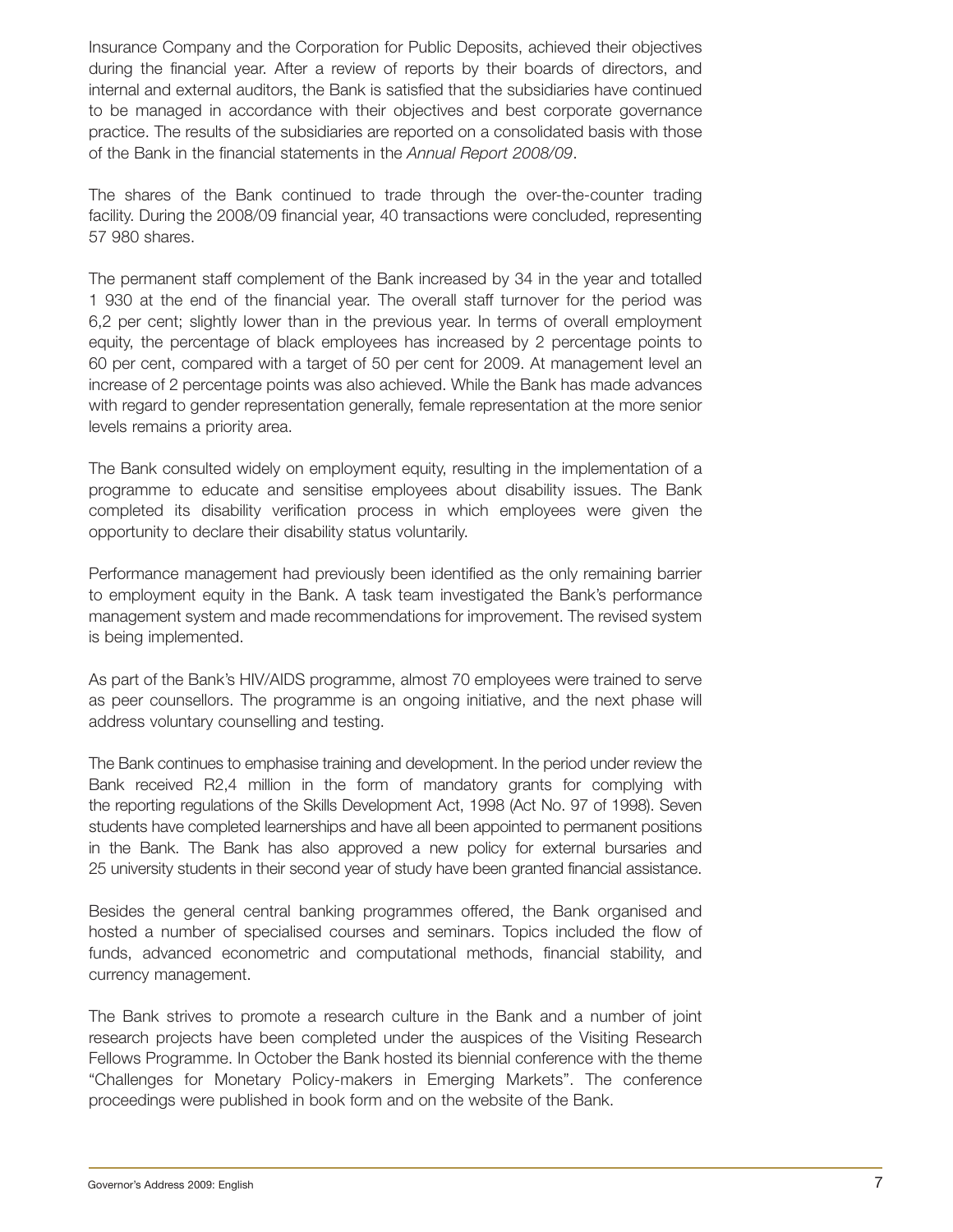The Bank has initiated work on an integrated workforce plan to ensure that Bank employees have appropriate skills. The plan will address the continuity of skills and ensure the effective transfer of the intellectual knowledge essential for the successful operations of the Bank.

A number of the Bank's branch buildings have been assigned heritage status, which creates challenges for cash-handling requirements, energy efficiency, environmental friendliness, the provision of uninterrupted power supply, fire-detection systems and access for people with disabilities, while preserving the integrity of the buildings. Most of the planned upgrades, additions or alterations to the branches have either been completed, have reached the construction stage or are near this stage pending the successful completion of the planning and tendering processes. The new Bloemfontein branch building is being designed. The existing fire-detection and evacuation communication systems at Head Office and in the Durban branch are being replaced to comply fully with health and safety regulations.

Finally, the Bank has made considerable progress with the implementation of the new enterprise resource planning (ERP) solution, which is expected to enhance the efficiency of internal processes. The ERP will integrate the data and processes from various business units, and should offer numerous benefits to the Bank, including the introduction of proven best practices and the decommissioning of more than 20 legacy systems that have become difficult to maintain. The ERP should be fully implemented before the end of 2009.

### **Conclusion**

Although the worst of the global downturn appears to be behind us, the recovery is expected to be slow and protracted. The domestic economy also appears set to recover somewhat in the coming months, and domestic inflation is expected to continue its moderating trend as a result of downward pressures from weak domestic demand and lower commodity prices. However, the rate of decline is being constrained by high and sustained administered price increases and wage settlements in excess of inflation. The Bank will continue to strive to achieve price stability within a flexible inflationtargeting framework in the interest of sustainable economic growth.

The recent global financial market turmoil has highlighted the need for the Bank to maintain a commitment to financial stability. This includes the monitoring and supervision, where applicable, of the national payment system, the financial markets and the banking system. The domestic financial markets have come through the global banking crisis relatively unscathed. Nevertheless, credit impairments have been increasing, which poses a threat to the profitability of banks, and these trends will be monitored closely.

Internally, the Bank will continue to concentrate on staff development, and to implement measures to retain staff and boost staff morale through more appropriate performance management. Emphasis will also be placed on enhancing the efficiency of the internal processes of the Bank and the introduction of the new ERP solution during the year is expected to contribute to this objective.